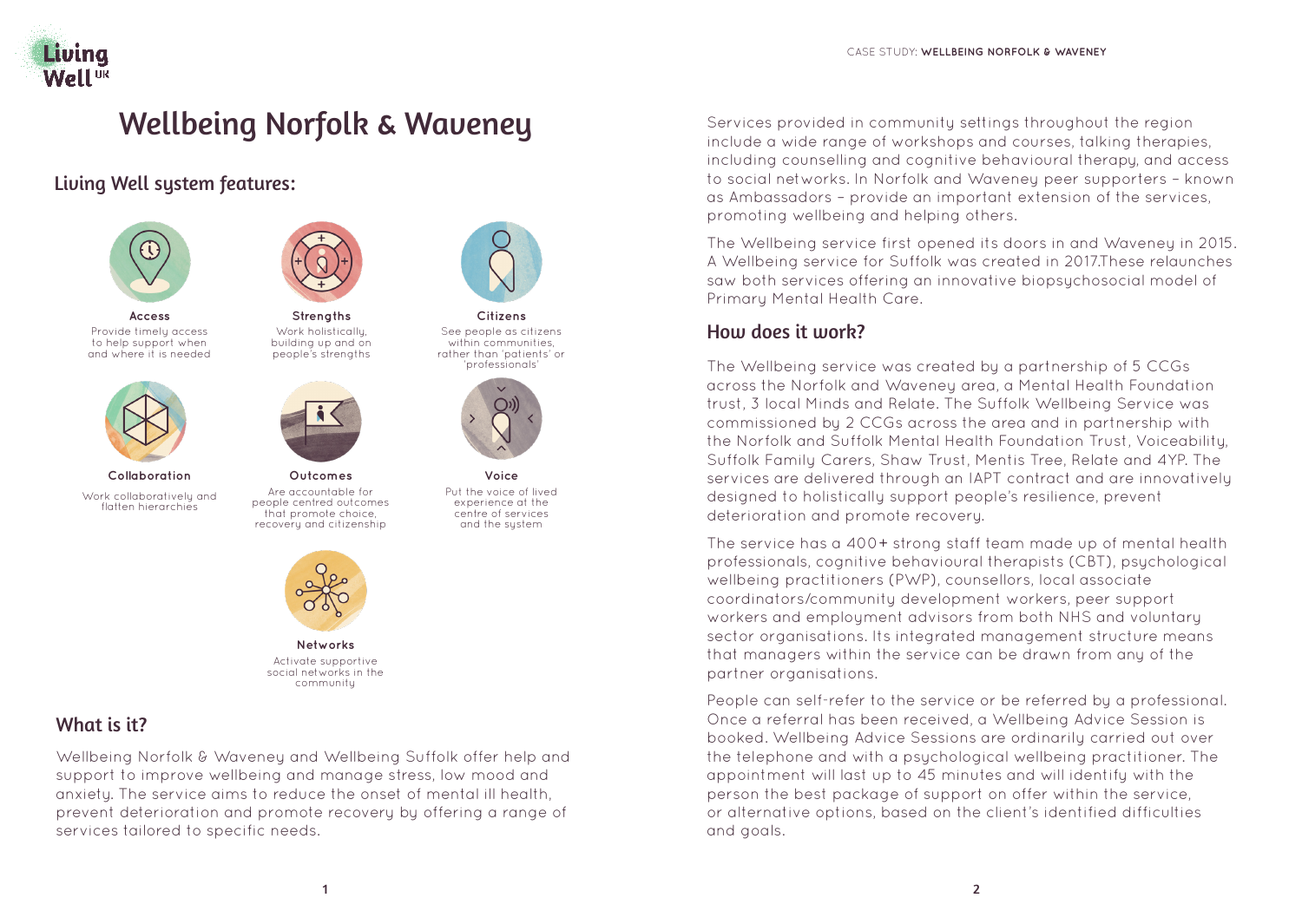CASE STUDY: **WELLBEING NORFOLK & WAVENEY**

The service offer follows the IAPT care model and is in line with NICE guidance.

### It encompasses:

- Guided self help with a PWP face to face, over the telephone or online
- Computerised Cognitive Behavioural Therapy (cCBT)
- A variety of face to face or online workshops/webinars covering topics such as stress control, positive wellbeing or mindfulness for wellbeing
- Couple counselling for depression
- Peer support
- CBT
- Counselling for depression
- Interpersonal therapy
- Eye Movement Desensitization and Reprocessing (EMDR) therapy
- Employment advice
- One off workshops including Wellbeing in the workplace and Successful study

Dedicated Long Term Conditions clinicians are available to support people who have concurrent long term physical health conditions which are directly impacting on their mental health.

Conscious of the importance of social networks and people's connections in their community, the Wellbeing Service directly organises social events and advertises activities led by other groups in the community through a newsletter it sends to its 6000+ 'Associates' – that is to say anyone who is, or has been, involved with the Service in some way and has opted in to receive information. Local Associate Coordinators/Community Development Workers help people connect with their communities so that, when their engagement with the service comes to an end, they have a stronger network around them and a greater chance of ongoing recovery.

The Wellbeing Service places a high value on lived experience. It employs over 27 peer support workers, whose involvement in service improvement is as crucial as their guidance and advice to people going through the service.



"Cognitive therapy has helped me to have techniques I can use myself to make me feel better/adapt mu lifestules/remind me of mu values. Mu appointments were sometimes spaced due to work, but I had telephone support if I needed it."

#### - Service user

"I have attended group workshops and one to one sessions... it has been very positive experience for me providing me with support and teaching me invaluable skills, I wouldn't hesitate to recommend the service."

#### - Service user

"Without the use of the service and Cathy I don't think I would have got any better. At the time I felt like there was no way out of how I was feeling and with her help I managed to overcome difficulties that I have had during my life. Thank you for all your help."

#### - Service user

"Staff are friendly and approachable. They understand how I am feeling and try to get me and my life back on track. Weekly sessions just to talk to someone understanding how I feel has been such a relief. Thanks."

#### - Service user